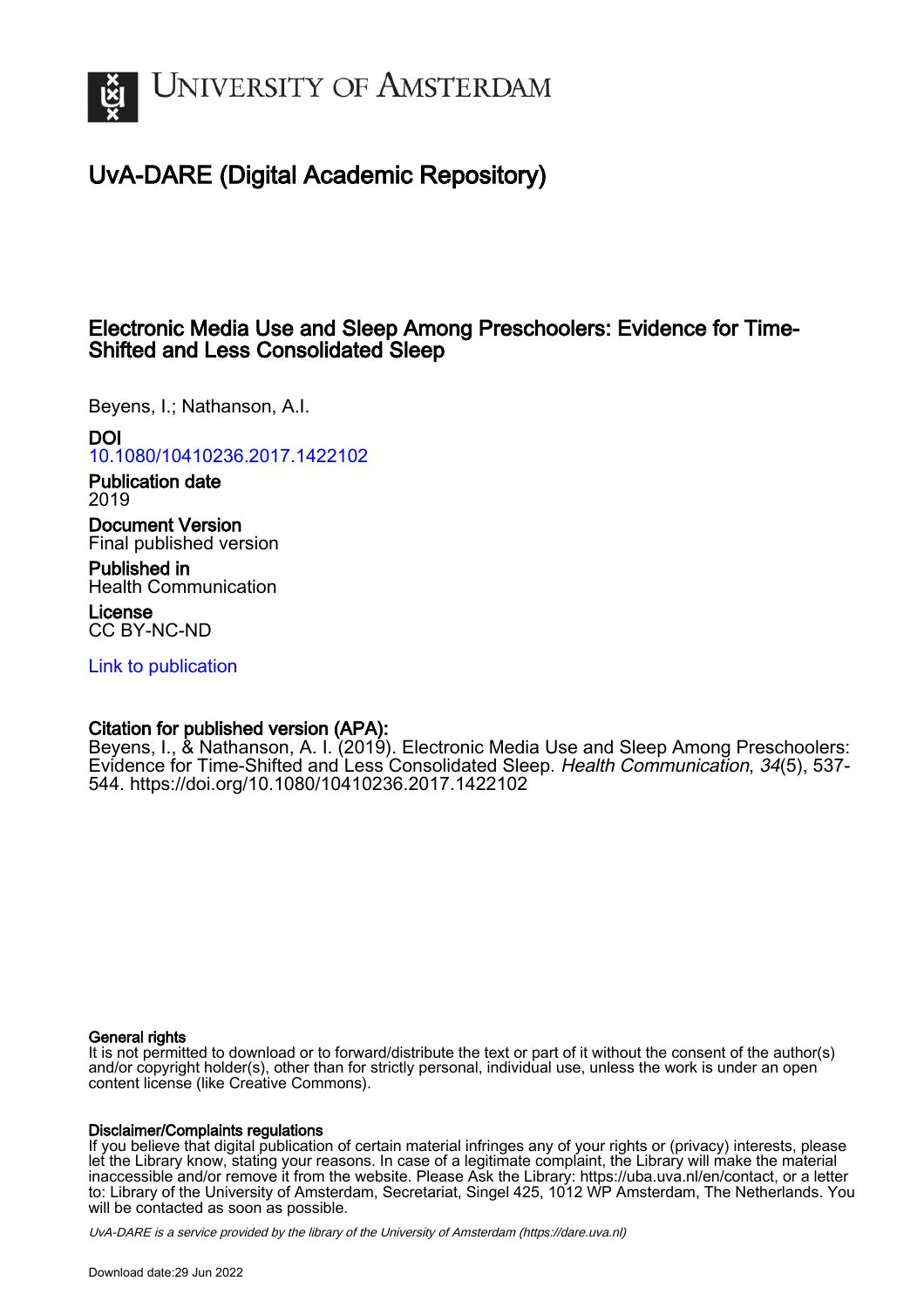Routledge Taylor & Francis Group

# Electronic Media Use and Sleep Among Preschoolers: Evidence for Time-Shifted and Less Consolidated Sleep

Ine Beyens<sup>a</sup> and Amy I. Nathanson<sup>[b](#page-1-0)</sup>

<span id="page-1-0"></span><sup>a</sup>Amsterdam School of Communication Research, University of Amsterdam; <sup>b</sup>School of Communication, Ohio State University

#### ABSTRACT

This study examined the association between electronic media use and sleep among preschoolers, using a national sample of 402 mothers of 3- to 5-year-olds. Participants completed an online survey assessing preschoolers' electronic media use, bedtime and wake time, sleep time, napping behaviors, and sleep consolidation. Results showed that heavier television use and tablet use, both overall and in the evening, were associated with later bedtimes and later wake times, but not with fewer hours of sleep, providing evidence for a time-shifting process. In addition, heavier daily television use and evening smartphone use were associated with increased daytime napping. Moreover, heavier daily television use, daily and evening smartphone use, and evening tablet use were associated with poorer sleep consolidation, suggesting less mature sleep patterns. These findings indicate that media effects on the timing of sleep and the proportion of sleep that occurs at night are important to consider when assessing the health risks of electronic media on children.

Sleep is essential to children's development. Children who achieve adequate sleep experience important cognitive, social, and health-related benefits (Carno, Hoffman, Carcillo, & Sanders, [2003;](#page-7-0) Davis, Parker, & Montgomery, [2004\)](#page-7-1). In contrast, sleep-deprived children experience several problems, including weaker cognitive and academic performance (Astill, Van der Heijden, Van IJzendoorn, & Van Someren, [2012](#page-7-2)), social problems and aggression (Simola, Liukkonen, Pitkäranta, Pirinen, & Aronen, [2014](#page-8-0)), and being overweight (Snell, Adam, & Duncan, [2007](#page-8-1)).

A major factor that may affect children's sleep is their electronic media use. In fact, research has been accumulating evidence that electronic media disturb children's sleep (Cain & Gradisar, [2010](#page-7-3); Carter, Rees, Hale, Bhattacharjee, & Paradkar, [2016](#page-7-4); Hale & Guan, [2015\)](#page-7-5). Previous studies have reported an association between electronic media use and poor sleep quality among both school-aged children and adolescents (Arora, Broglia, Thomas, & Taheri, [2014;](#page-7-6) Garmy, Nyberg, & Jakobsson, [2012\)](#page-7-7). In addition, a recent meta-analysis of the relationship between mobile media use and sleep among school-aged children and adolescents found that the use of mobile media devices at bedtime is associated with inadequate sleep (Carter et al., [2016](#page-7-4)).

Given the widespread access to and use of electronic media among children (Kabali et al., [2015\)](#page-7-8), scholars have underscored the importance of examining whether and how electronic media affect children's sleep (Carter et al., [2016](#page-7-4); Hale & Guan, [2015\)](#page-7-5). Yet, studies investigating the relationship between electronic media use and sleep mostly relied on samples of school-aged children, adolescents, and adults (e.g., Arora et al., [2014;](#page-7-6) Exelmans & Van den Bulck, [2016;](#page-7-9) Nuutinen et al., [2014](#page-8-2); Van den Bulck, [2004](#page-8-3)). Although indications exist that electronic media use may be associated with sleep early in life (Garmy et al., [2012;](#page-7-7) Marinelli et al., [2014](#page-8-4)), research has paid far less attention to the relationship between electronic media use and sleep among preschoolers. In particular, much remains unknown as to whether preschoolers' electronic media use affects their bedtimes and wake times, sleep time, napping, and sleep consolidation.

## Electronic media use and associations with bedtime, wake time, and nighttime sleep

Theoretically, several hypotheses have been put forward as to why electronic media use may be problematic for children's sleep. One prevailing explanation focusses on the effect of media on the brain's melatonin secretion. In particular, the blue light hypothesis states that the short-wavelength enriched light emitted by electronic media suppresses the production of melatonin in the brain (Salti et al., [2006;](#page-8-5) Wood, Rea, Plitnick, & Figueiro, [2013](#page-8-6)), which deregulates the child's circadian rhythms (Chang, Aeschbach, Duffy, & Czeisler, [2015](#page-7-10)). Subsequently, the suppression of melatonin secretion likely results in later bedtimes (Chang et al., [2015\)](#page-7-10).

The delay in children's bedtime may ultimately result in two distinctly different processes: a sleep displacement process or sleep time shifting process. In terms of the displacement process, the media-induced sleep displacement hypothesis proposes that children's media time displaces time that may otherwise be devoted to sleep (Cain & Gradisar, [2010](#page-7-3)). When electronic media use results in a sleep displacement process, this is reflected by later bedtimes but not later wake

CONTACT Ine Beyens (a i.beyens@uva.nl ● Amsterdam School of Communication Research, University of Amsterdam, 1001 NG Amsterdam, The Netherlands. © 2018 The Author(s). Published with license by Taylor & Francis Group, LLC.

This is an Open Access article distributed under the terms of the Creative Commons Attribution-NonCommercial-NoDerivatives License (http://creativecommons.org/licenses/by-nc-nd/4.0/), which permits non-commercial re-use, distribution, and reproduction in any medium, provided the original work is properly cited, and is not altered, transformed, or built upon in any way.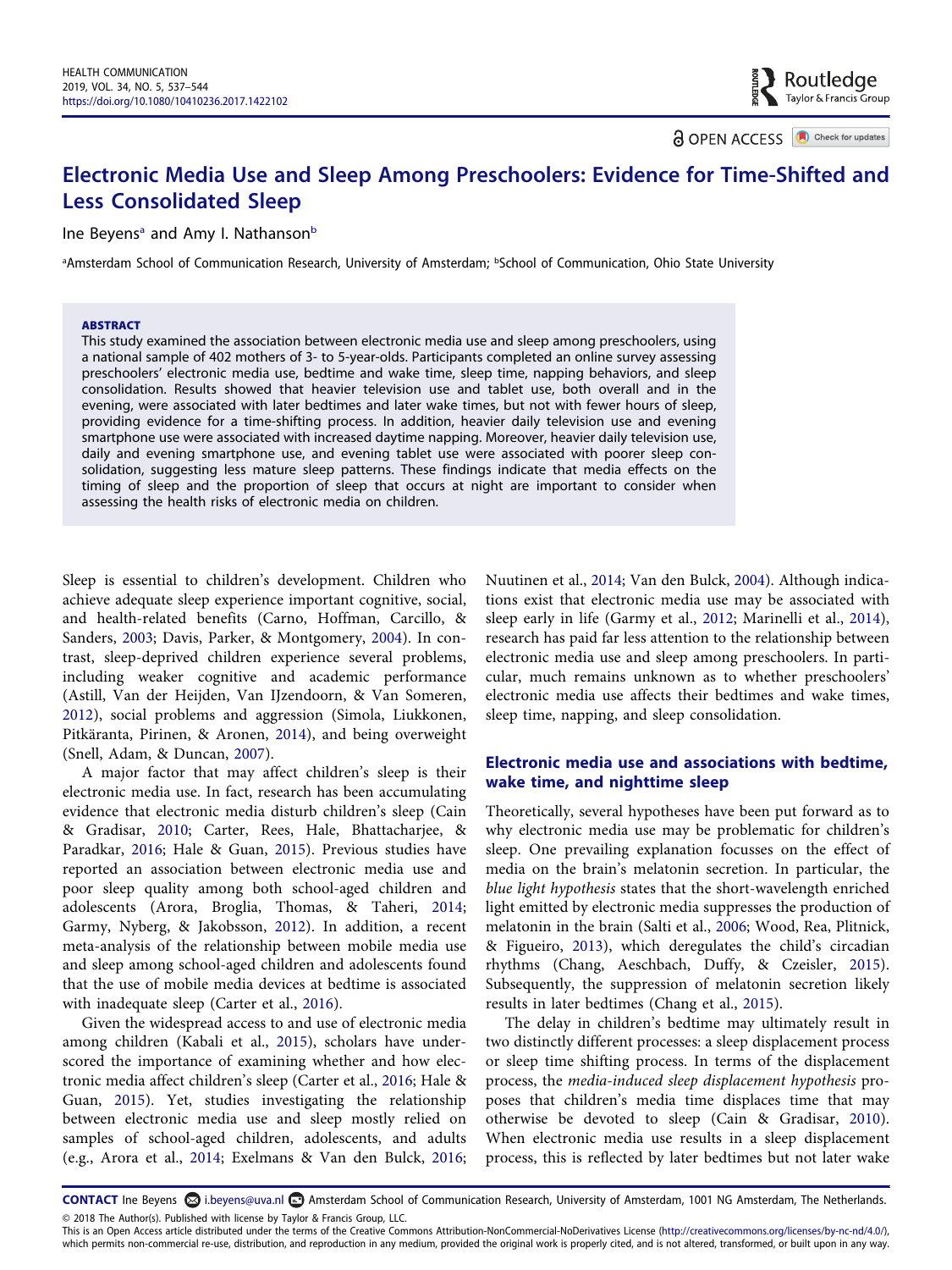times, as well as fewer hours of sleep. Indeed, prior work among schoolchildren and adolescents found that time spent with electronic media, including watching television, using a computer, and playing games, displaces time spent sleeping, as evidenced by later bedtimes and fewer hours of sleep (Arora et al., [2014](#page-7-6); Nuutinen, Ray, & Roos, [2013;](#page-8-7) Nuutinen et al., [2014;](#page-8-2) Van den Bulck, [2004](#page-8-3)).

However, an alternative process may occur, in which delayed bedtimes are compensated by later wake times. In such case, children's media use likely creates a time-shifting process (Custers & Van den Bulck, [2012;](#page-7-11) Exelmans & Van den Bulck, [2016](#page-7-9); Van den Bulck, [1999](#page-8-8)). According to the media-induced sleep time shifting hypothesis, children's time spent with media shifts the time they spend sleeping (Custers & Van den Bulck, [2012;](#page-7-11) Van den Bulck, [1999\)](#page-8-8). That is, the use of electronic media results in both later bedtimes and later wake times, but does not lead to fewer hours of sleep. Evidence for a process of time shifting was found in adult samples. In particular, research showed that watching television and using the internet prior to sleep (Custers & Van den Bulck, [2012](#page-7-11)) and using media, including television, videogames, and the internet, as a sleep aid (Exelmans & Van den Bulck, [2016\)](#page-7-9) were associated with later bedtimes as well as later wake times, but not with fewer hours of sleep. As such, adults seem to compensate the later bedtimes induced by their media use by later wake times.

Together, from a developmental perspective, it appears that electronic media use differently affects the timing of sleep across different developmental phases. While electronic media use results in a time displacement process in childhood and adolescence (Arora et al., [2014;](#page-7-6) Nuutinen et al., [2013,](#page-8-7) [2014](#page-8-2); Van den Bulck, [2004\)](#page-8-3), it results in a time-shifting process in adulthood (Custers & Van den Bulck, [2012;](#page-7-11) Exelmans & Van den Bulck, [2016\)](#page-7-9). One explanation for this discrepancy could be that school-aged children and adolescents are more strongly tied to a strict time schedule, that is largely influenced by school schedules, compared with adults (Exelmans & Van den Bulck, [2016](#page-7-9)). What is not yet clear, however, is which process occurs earlier in childhood, in the preschool years.

So far, the evidence suggests that electronic media use among preschoolers may create a time-shifting process. In fact, our prior work on the relationship between preschoolers' media use and their sleep quality provides some indications for a time-shifting process (Nathanson & Beyens, [2018](#page-8-9)). In particular, the coincidence of different media-induced sleep disturbances that were found in our prior work could reflect a process of time shifting rather than time displacement. More specifically, some items of the sleep disturbances scales suggested a delay in bedtime (e.g., "struggles at bedtime") and a delay in rise time (e.g., "hard time getting out of bed"). If this is the case, then children's media use shifts rather than displaces their sleep time.

Because our prior work investigated sleep quality and not actual bedtime, rise time, or actual sleep time, we did not determine whether preschoolers' media use was associated with a process of time shifting rather than time displacement. Therefore, the current study aimed to investigate this question. Based on the assumptions of the media-induced sleep time shifting hypothesis and building on the findings of our prior work, we propose the following hypothesis:

H1: Preschoolers' electronic media use is associated with both later bedtimes and wake times, but not with shorter sleep time.

### Electronic media use and associations with napping and sleep consolidation

Prior research on media and sleep has focused on sleep indicators like sleep quality and total sleep time (Carter et al., [2016](#page-7-4)). However, in terms of children's development, two other, related aspects of sleep are emerging as important predictors of healthy outcomes: napping and nighttime sleep consolidation. During the preschool-age period, children's napping behaviors begin to extinguish (Iglowstein, Jenni, Molinari, & Largo, [2003](#page-7-12)). As a result, healthy sleep development is marked by a transition toward less daytime napping and a greater proportion of total sleep time occurring overnight, or more "consolidated" sleep (Bernier, Beauchamp, Bouvette-Turcot, Carlson, & Carrier, [2013\)](#page-7-13). Sleep consolidation begins to develop rapidly in the first few months of life, as infants experience longer episodes of uninterrupted, or less fragmented, nighttime sleep, with most infants "sleeping through the night" by about 5 months of age (Henderson, France, Owens, & Blampied, [2010\)](#page-7-14). As children mature, sleep patterns continue to re-organize and to move toward greater consolidation, with children taking fewer daytime naps and accruing the majority of their total sleep hours overnight. Bernier et al. [\(2013](#page-7-13)) assert that the proportion of total sleep time gained during the night is an especially meaningful measure of the maturity of the organization of sleep-wake cycles in children.

Presently, it is not clear whether or not napping past the age of two is ultimately beneficial or harmful to children's development (Thorpe et al., [2015](#page-8-10); Wiggs, [2015\)](#page-8-11). However, research has shown that daytime napping reduces total nighttime sleep (thereby causing a re-distribution of sleep; Staton, Smith, Pattinson, & Thorpe, [2015](#page-8-12); Thorpe et al., [2015](#page-8-10)); and fewer nighttime sleep hours is related to increased cognitive and health risks among children (Hiscock, Scalzo, Canterford, & Wake, [2011](#page-7-15); Lam, Mahone, Mason, & Scharf, [2011](#page-7-16)). Moreover, other work has shown that more mature sleep patterns (as manifested in greater sleep consolidation) are predictive of better child outcomes (Dionne et al., [2011](#page-7-17)). In fact, Bernier et al. [\(2013](#page-7-13)) found that the ratio of nighttime sleep to total sleep time was uniquely related to cognitive performance three years later, compared with total sleep time.

Although napping patterns evolve with age, suggesting a biological explanation for their extinction, other factors also influence napping, such as daycare attendance and parental attitudes (Jones & Ball, [2013;](#page-7-18) Wiggs, [2015](#page-8-11)). In this way, napping behaviors may reflect schedules and preferences of adults rather than children. Electronic media use could also coincide with napping behavior, although the direction of this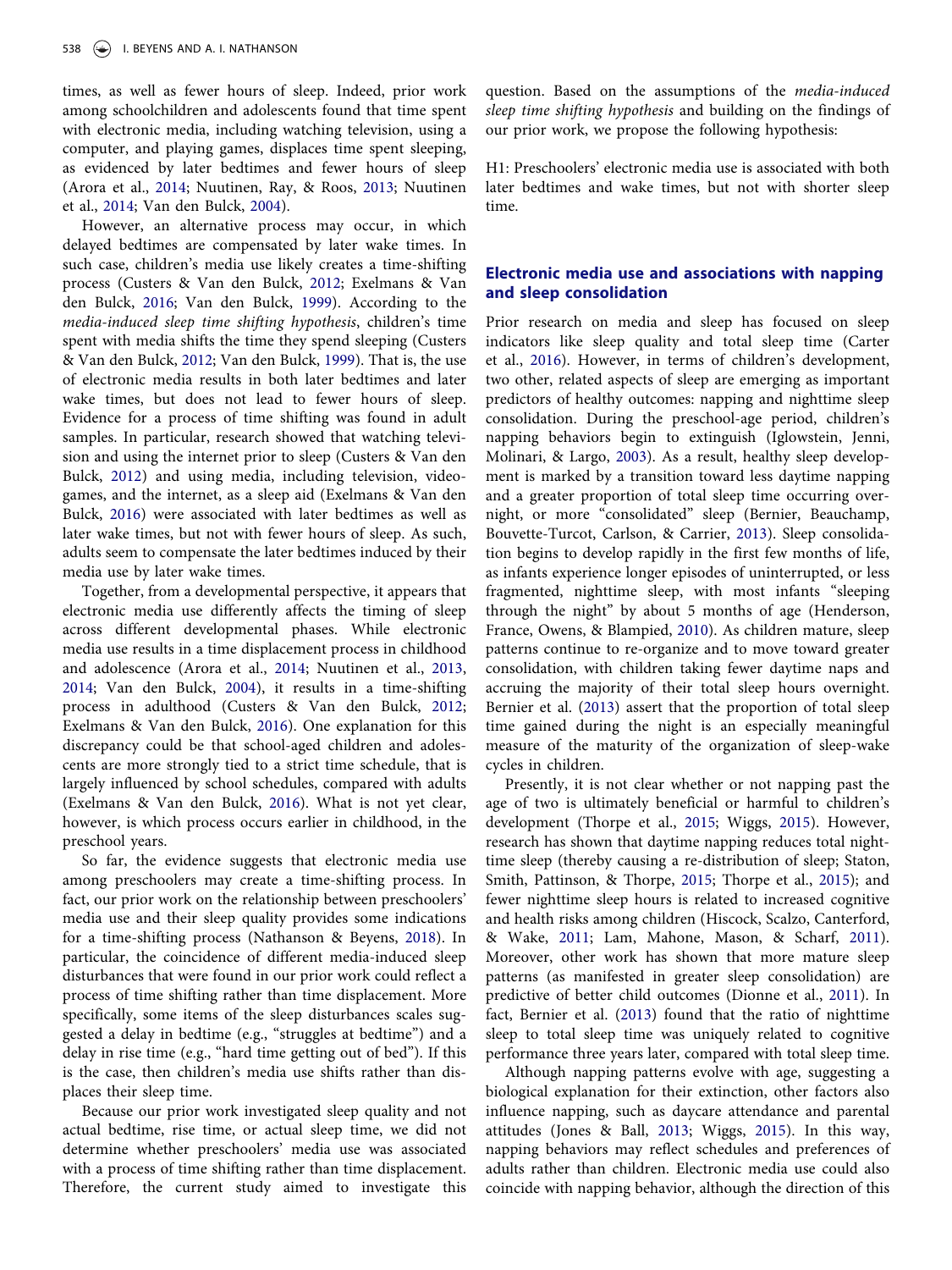association is uncertain. In general, we should expect that media use will be related to less sleep, but napping behavior may operate differently. If electronic media use attenuates children's nighttime sleep, children may feel fatigued during the day and more likely to nap. Likewise, children who nap more because of media-induced nighttime sleep deprivation will exhibit less sleep consolidation.

Although other work has examined the association between media use and sleep, we are not aware of any media research that includes measures of napping and sleep consolidation. Given the importance of these sleep variables to children's development, we propose the following research questions:

RQ1: Is preschoolers' electronic media use related to their napping behavior?

RQ2: Is preschoolers' electronic media use related to their sleep consolidation?

#### Method

#### Participants and procedures

Data were collected from a national sample of 402 mothers of children aged 3 to 5 years in the United States who were recruited through a national panel company. To be eligible to participate in the study, participants had to be the mother of a 3-, 4-, or 5-year old child who was not born prematurely, weighed at least 5 pounds at birth, who had not been diagnosed with a serious congenital anomaly or significant birth defect, and who did not experience any major trauma during delivery. Eligible mothers who matched the selection criteria completed an online survey that took 20 minutes to complete. The study received ethical approval from the author's institution.

On average, participants were 34.5 years old  $(SD = 8.7)$  and their children were 4 years old  $(SD = .80)$ . Most participants were married or co-habitating (80%) and most of them selfidentified as Caucasian (80%), 7% as African American, 6% as Hispanic, 4% as Asian or Pacific Islander, 2% as multi-racial, and 0.5% as Native American.

#### **Measures**

#### Children's electronic media use

Participants reported how many hours their child watches television, uses a tablet, a smartphone, a video iPod, a handheld game player, and a laptop computer during the morning (i.e., "from the time the child awakens until lunch time"), afternoon (i.e., "between lunch and dinner time"), and evening (i.e., "between dinner and bedtime") on a typical weekday and on a typical weekend day. For each medium, participants indicated their response on a scale that provided 12 30-minute increments of time, such as "not at all," "1.5 hours," "3 hours," "more than 5 hours". For each medium, we calculated a total exposure time score by converting the responses into minutes (e.g., "not at all" was converted into "0," "1.5 hours" was converted into "90") and summing across the responses from each daypart, in minutes, for weekdays and weekends. For each medium, we then multiplied the sum for the weekday use by 5 and the sum for the weekend use by 2, summed these two products and divided them by 7 to produce average daily use, in minutes. Children's average evening media use was derived from participants' reports of their child's weekday and weekend evening exposure. All average daily use variables and average evening use variables were converted from minutes into hours to be included in the analyses.

#### Children's sleep behavior

Children's bedtime and wake time were measured by asking participants to report the time that their child goes to bed in the evening and the time their child awakens in the morning. Children's nighttime sleep was calculated by subtracting bedtime scores from wake-time scores. Children's napping behavior was measured by asking parents whether their child takes naps during the day and, when parents reported napping, how many naps their child takes each day as well as how long their child sleeps when he/she takes a nap. We then computed naptime sleep by multiplying the number of naps by the length of the naps, in minutes. Children's total sleep time was calculated by summing nighttime sleep duration (in minutes) and naptime sleep duration. Finally, children's sleep consolidation was calculated by dividing children's nighttime sleep duration by total sleep time, with higher scores indicating more consolidated sleep. The nighttime sleep to total sleep ratio as an indicator of sleep consolidation has been used successfully in prior studies (Bernier et al., [2013](#page-7-13)).

#### Statistical analyses

The relationships between children's electronic media use and sleep behavior were investigated using multiple regression analysis. Separate analyses were conducted for average daily media use and average evening media use. For each analysis, we entered the covariates into the first block of the equation. Child's age  $(1 = "3 years old," 2 = "4 years old," and 3 = "5 years old"),$ frequency of attending childcare ( $0 = 0$  days per week" to  $7 =$  "7 days per week"), the mother's education level (1 = "less") than high school" to  $6 =$  "graduate degree"), the mother's employment status  $(1 = "yes" and 2 = "no"), and household$ income (1 = "less than \$10,000" to  $8 =$  "\$200,000 or more") were included as covariates as these variables are typically related to children's electronic media use, sleep behavior, or both (Magee, Lee, & Vella, [2014](#page-7-19); Marinelli et al., [2014](#page-8-4)). In the second block of each regression model, we entered television use either overall or in the evening and in the third block of each regression model we entered either overall or evening mobile device use for each mobile device separately. The electronic media use measures were included in the regression models as average use in hours.

To assess the assumption of no multicollinearity, we investigated collinearity statistics. These statistics indicated that for all our regression models the variance inflation factors (VIF) values were well below the critical value of 5.3 (Hair,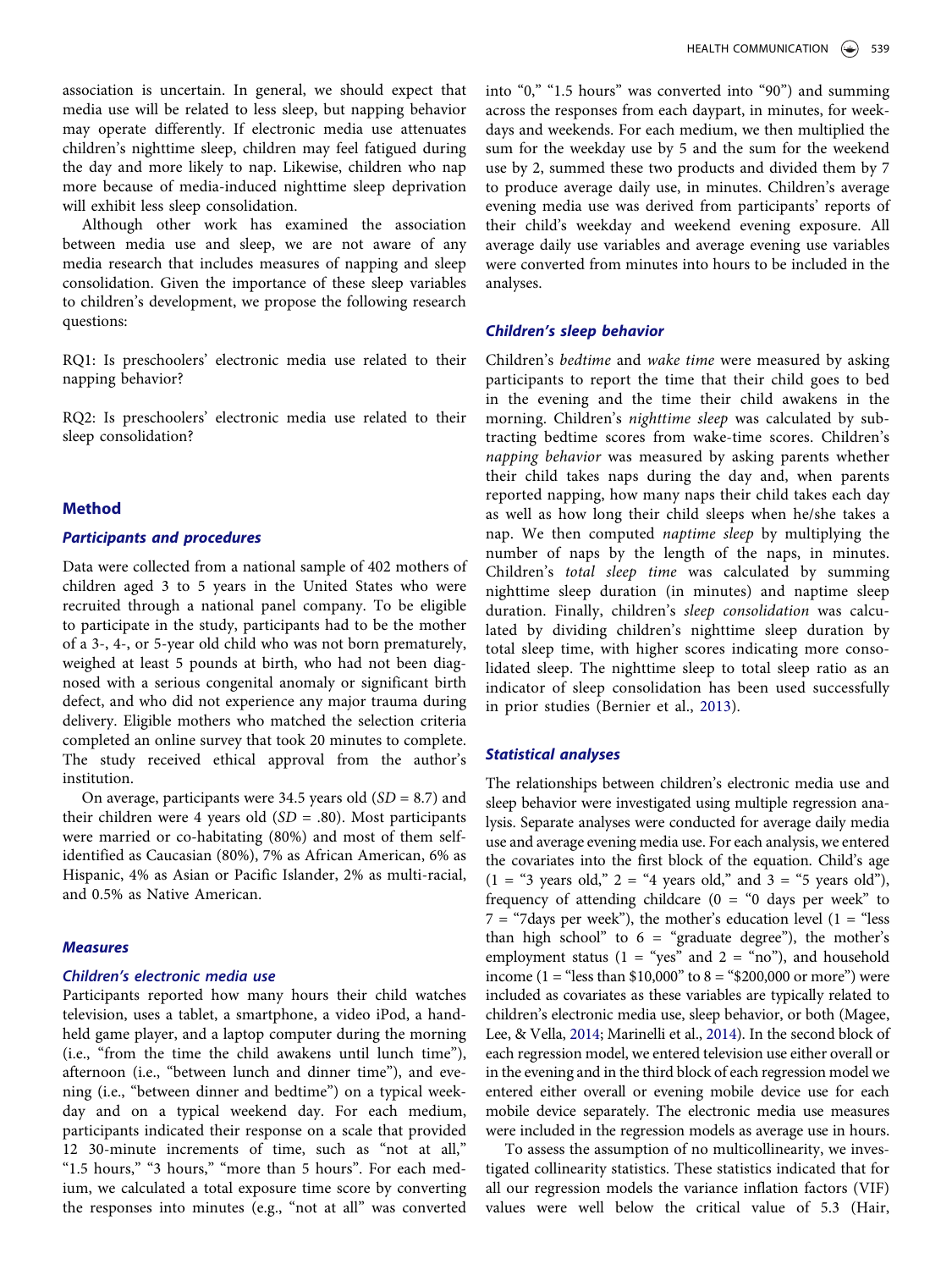Anderson, Tatham, & Black, [1992](#page-7-20)) and the tolerance statistics were all well above 0.2 (Menard, [1995](#page-8-13)). In addition, the average VIF value for each regression model was close to 1. These statistics indicate that multicollinearity was not a problem for our models.

#### **Results**

#### Descriptive statistics

Children's average daily television viewing time was 3 h and 48 min ( $M = 228.15$  min,  $SD = 158.42$ ), with 1 h and 17 min in the evening  $(M = 76.77 \text{ min}, SD = 63.15)$ . Average daily mobile device use was more than three hours  $(M = 184.81 \text{ min},$  $SD = 244.69$ , with almost an hour and a half spent using a tablet device ( $M = 84.15$  min,  $SD = 126.69$ ), more than half an hour using a handheld game player ( $M = 35.34$ ,  $SD = 83.61$ ), half an hour using a laptop computer ( $M = 30.31$  minutes,  $SD = 79.70$ ), approximately 25 min using a smartphone ( $M = 24.56$  min,  $SD = 66.48$ ), and 10 min using a video iPod ( $M = 10.45$  min,  $SD = 47.02$ ). Average evening mobile device use was approximately 50 minutes ( $M = 49.71$  min,  $SD = 71.93$ ), with 23.46 min spent using a tablet  $(SD = 39.78)$ , and less than 10 min spent using a smartphone ( $M = 7.10$  min,  $SD = 22.59$ ), a handheld game player ( $M = 8.88$  min,  $SD = 23.43$ ), a laptop computer  $(M = 7.53 \text{ min}, SD = 21.92)$ , and a video iPod  $(M = 2.74 \text{ min},$  $SD = 13.32$ ).

A relatively small proportion of the participants indicated that their children's bedtime was before 18:00 (0.5%) or between 18:00 and 19:00 (0.7%) in the evening. One in seven parents indicated that their children's bedtime was between 19:00 and 20:00 (14.9%), 36.1% between 20:00 and 21:00, 29.4% between 21:00 and 22:00, 12.9% between 22:00 and 23:00, and 6% after 23:00. One percent of the participants indicated that their children's wake time was between 04:00 and 05:00 in the morning, and 3% between 05:00 and 06:00. Approximately one in four parents indicated that their children's wake time was between 06:00 and 07:00 (24.4%), 36.6% between 07:00 and 08:00, 21.1% between 08:00 and 09:00, 9.2% between 09:00 and 10:00, 2.7% between 10:00 and 11:00, and 2% after 11:00. Children's average daily total sleep time was almost 11 hours and a half  $(M = 681.79 \text{ min}$ ,  $SD = 73.39$ , and average daily nighttime sleep was almost 11 hours ( $M = 639.70$  min,  $SD = 61.26$ ). Children who took naps during the day (48.3%), had, on average, 1.07 daily naps  $(SD = .30)$ , with average daily total naptime sleep being almost an hour and a half ( $M = 87.22$  min,  $SD = 39.13$ ). Children's average sleep consolidation score was  $0.88$  (SD = .05).

## Electronic media use and associations with bedtime, wake time, and nighttime sleep

The results of the regression analyses for bedtime, wake time, and nighttime sleep are displayed in [Table 1](#page-5-0). H1 predicted that preschoolers' electronic media use would be associated with both later bedtimes and wake times, but not with shorter sleep time. The results indicated that heavier evening and daily television use were both associated with later bedtimes ( $β = .23, p < .001$  for evening TV use,  $β = .18, p < .001$  for daily TV use). In addition,

heavier evening and daily television use were both associated with later wake times ( $\beta = .17$ ,  $p < .01$  for evening TV use,  $\beta = .18$ ,  $p < .001$  for daily TV use). The coincidence of later bedtimes and later wake times associated with television use provides evidence for a time shifting process, supporting H1.

Similar results were found for tablet use. Heavier evening and daily tablet use were associated with later bedtimes ( $\beta$  = .30,  $p < .001$  for evening tablet use,  $\beta$  = .28,  $p < .001$ for daily tablet use) and later wake times (β = .20, p < .001 for evening tablet use,  $β = .21, p < .001$  for daily tablet use). As with television use, these findings suggest a time shifting process, again supporting H1. In addition, heavier daily smartphone use was marginally significantly associated with later bedtimes (β = .09,  $p = .07$ ), but not with later wake times ( $\beta$  = .02,  $p$  = .70). Unexpectedly, heavier evening iPod use was associated with earlier bedtimes (β = -.11,  $p$  < .05), but not with wake times ( $\beta$  = -.05,  $p$  = .31). In addition, daily iPod use was marginally significantly associated with earlier bedtimes (β = –.09, p = .09) and wake times (β = –.09, p = .08). Children's game player use and laptop use were not significantly associated with their bedtimes and wake times.

Finally, the results indicated that children's electronic media use was not associated with their nighttime sleep. Neither children's daily media use nor their evening media use was significantly associated with the time they slept at night, although heavier evening tablet use was marginally significantly associated with fewer hours of nighttime sleep ( $\beta$  = -.09,  $p$  = .09). These findings further support the mediainduced sleep time shifting hypothesis (H1).

### Electronic media use and associations with napping and sleep consolidation

The results of the regression analyses for napping, total sleep time, and sleep consolidation are displayed in [Table 2](#page-6-0). RQ1 asked whether electronic media use is related to preschoolers' napping behavior. The results indicated that heavier daily television use (β = .25,  $p < .01$ ) and evening smartphone use (β = .17,  $p < .05$ ) were associated with increased naptime sleep, and heavier evening television use ( $\beta$  = .14,  $p$  = .06) and daily smartphone use ( $\beta$  = .14,  $p$  = .07) were marginally significantly associated with increased naptime sleep. However, children's media use was unrelated to their total sleep time (nighttime sleep plus naptime sleep).

RQ2 asked whether electronic media use is related to preschoolers' sleep consolidation. The results indicated that heavier daily television use (β = -.23,  $p < .01$ ), evening tablet use (β = -.16, *p* < .05), and both daily (β = -.17, *p* < .05) and evening smartphone use (β = -.20,  $p < .01$ ) were associated with poorer sleep consolidation. Heavier evening television use (β = -.14, p = .06) and daily tablet use (β = -.14, p = .07) were marginally significantly associated with poorer sleep consolidation.

#### **Discussion**

The current study investigated the relation of preschoolers' electronic media use with their bedtimes and wake times, sleep time, napping behaviors, and nighttime sleep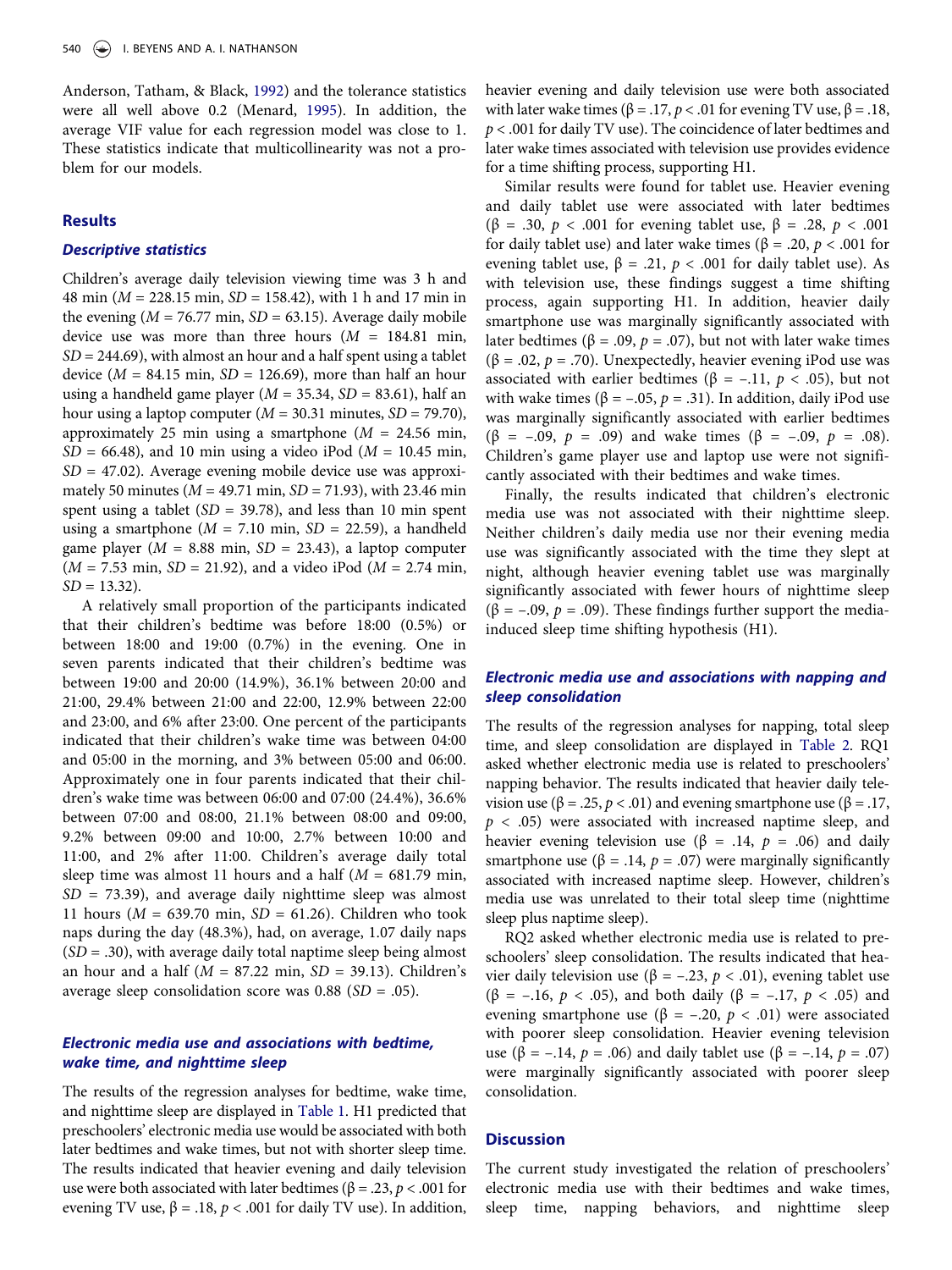<span id="page-5-0"></span>

|                                                                                                                       |         |                |                      |          |                |                              |                                                                                      |                       |             | Table 1. Regression analysis of the relation between children's overall electronic media use and evening electronic media use and bedtime, wake time, and nighttime sleep. |                                                                                                                                                                                                                                                                                                          |                |                                                                      |                      |                                                                   |                                                                                                                                                                              |                                                               |                                                                                                  |                           |
|-----------------------------------------------------------------------------------------------------------------------|---------|----------------|----------------------|----------|----------------|------------------------------|--------------------------------------------------------------------------------------|-----------------------|-------------|----------------------------------------------------------------------------------------------------------------------------------------------------------------------------|----------------------------------------------------------------------------------------------------------------------------------------------------------------------------------------------------------------------------------------------------------------------------------------------------------|----------------|----------------------------------------------------------------------|----------------------|-------------------------------------------------------------------|------------------------------------------------------------------------------------------------------------------------------------------------------------------------------|---------------------------------------------------------------|--------------------------------------------------------------------------------------------------|---------------------------|
|                                                                                                                       |         |                |                      |          |                | Overall Electronic Media Use |                                                                                      |                       |             |                                                                                                                                                                            |                                                                                                                                                                                                                                                                                                          |                |                                                                      |                      |                                                                   | Evening Electronic Media Use                                                                                                                                                 |                                                               |                                                                                                  |                           |
|                                                                                                                       |         | Bedtime        |                      |          | Wake Time      |                              |                                                                                      | Nighttime Sleep       |             |                                                                                                                                                                            |                                                                                                                                                                                                                                                                                                          | Bedtime        |                                                                      |                      | Wake Time                                                         |                                                                                                                                                                              |                                                               | Nighttime Sleep                                                                                  |                           |
|                                                                                                                       | Β       | SE             | ⇔                    | B        | SE             | ∞                            | ₿                                                                                    | SE                    | ∞           |                                                                                                                                                                            | 8                                                                                                                                                                                                                                                                                                        | Ж              | $\circ$                                                              | B                    | 5£                                                                | ⇔                                                                                                                                                                            | B                                                             | SF                                                                                               | అ                         |
| Step <sup>-</sup>                                                                                                     |         |                |                      |          |                |                              |                                                                                      |                       |             | Step 1                                                                                                                                                                     |                                                                                                                                                                                                                                                                                                          |                |                                                                      |                      |                                                                   |                                                                                                                                                                              |                                                               |                                                                                                  |                           |
| Mother's education                                                                                                    |         |                |                      |          |                | $-12$ <sup>*</sup>           |                                                                                      | 2.71                  |             | Mother's education                                                                                                                                                         |                                                                                                                                                                                                                                                                                                          |                |                                                                      |                      |                                                                   |                                                                                                                                                                              |                                                               |                                                                                                  |                           |
| Mother's employment                                                                                                   |         |                | $-60$                |          |                | $\overline{0}^+$             | $7.36$<br>$7.876$<br>$6.08$                                                          | 6.88                  | ខុខខុខ*្ញុំ | Mother's employment                                                                                                                                                        | $-2$<br>$-3$<br>$-3$<br>$-3$<br>$-3$<br>$-3$<br>$-3$<br>$-3$<br>$-3$<br>$-3$<br>$-3$<br>$-3$<br>$-3$<br>$-3$<br>$-3$<br>$-3$<br>$-3$<br>$-3$<br>$-3$<br>$-3$<br>$-3$<br>$-3$<br>$-3$<br>$-3$<br>$-3$<br>$-3$<br>$-3$<br>$-3$<br>$-3$<br>$-3$<br>$-3$<br>$-3$<br>$-3$<br>$-3$<br>$-3$<br>$-3$<br>$-3$<br> |                | **<br>100880<br>10087                                                | $-2.3882 - 1.$       |                                                                   | $\ddot{\tilde{c}}$<br>$\ddot{c}$<br>$\ddot{c}$<br>$\ddot{c}$<br>$\ddot{c}$<br>$\ddot{c}$<br>$\ddot{c}$<br>$\ddot{c}$<br>$\ddot{c}$<br>$\ddot{c}$<br>$\ddot{c}$<br>$\ddot{c}$ |                                                               | 88555<br>88555                                                                                   | ទីនន់ខ្ញុំ ខ្ញុំ          |
| Household income                                                                                                      |         |                |                      |          |                | Ξ.                           |                                                                                      | $23.5$<br>$-2.5$      |             | Household income                                                                                                                                                           |                                                                                                                                                                                                                                                                                                          | Ś.             |                                                                      |                      | $\ddot{a}$ is a                                                   |                                                                                                                                                                              |                                                               |                                                                                                  |                           |
| Child's age                                                                                                           |         |                | $-06$                |          |                | $\overline{a}$               |                                                                                      |                       |             |                                                                                                                                                                            |                                                                                                                                                                                                                                                                                                          |                |                                                                      |                      |                                                                   |                                                                                                                                                                              |                                                               |                                                                                                  |                           |
| Childcare attendance                                                                                                  |         |                | -05                  |          |                | $-20***$                     | $-5.13$                                                                              |                       |             | Child's age<br>Childcare attendance<br><sub>p2</sub>                                                                                                                       |                                                                                                                                                                                                                                                                                                          |                |                                                                      |                      | S.                                                                |                                                                                                                                                                              |                                                               |                                                                                                  |                           |
|                                                                                                                       | $.03**$ |                |                      | $.08***$ |                |                              | $03**$                                                                               |                       |             |                                                                                                                                                                            |                                                                                                                                                                                                                                                                                                          |                |                                                                      | $.08***$             |                                                                   |                                                                                                                                                                              | $7.36$<br>$-9.36$<br>$-9.17$<br>$-5.17$<br>$-5.17$<br>$-5.17$ |                                                                                                  |                           |
| Step <sub>2</sub>                                                                                                     |         |                |                      |          |                |                              |                                                                                      |                       |             |                                                                                                                                                                            |                                                                                                                                                                                                                                                                                                          |                |                                                                      |                      |                                                                   |                                                                                                                                                                              |                                                               |                                                                                                  |                           |
| IV viewing                                                                                                            |         | $\overline{c}$ | $.18***$             | 8ġ       | $\ddot{\circ}$ | $.18***$                     | 55                                                                                   | 1.24                  | So          | viewing<br>Step 2<br>Evening TV vi<br>Incr. R <sup>7</sup> /R <sup>2</sup>                                                                                                 | $\dot{5}$                                                                                                                                                                                                                                                                                                | $-5$           | $.23***$                                                             |                      |                                                                   | $.17**$                                                                                                                                                                      | $-2.38$                                                       | 3.07                                                                                             | $-5$                      |
| Incr. $R^2/R^2$                                                                                                       |         | $.04***08***$  |                      |          | $.04***/12***$ |                              | $.00/03*$                                                                            |                       |             |                                                                                                                                                                            |                                                                                                                                                                                                                                                                                                          | $.07***/11***$ |                                                                      | .06<br>.04***/.12*** |                                                                   |                                                                                                                                                                              | $.00/03**$                                                    |                                                                                                  |                           |
| Step <sub>3</sub>                                                                                                     |         |                |                      |          |                |                              |                                                                                      |                       |             | Step <sub>3</sub>                                                                                                                                                          |                                                                                                                                                                                                                                                                                                          |                |                                                                      |                      |                                                                   |                                                                                                                                                                              |                                                               |                                                                                                  |                           |
| Tablet use                                                                                                            |         |                | $.28***$             |          |                | $.21***$                     |                                                                                      | 1.55                  |             | Evening tablet use                                                                                                                                                         |                                                                                                                                                                                                                                                                                                          |                | $\frac{30}{0}$<br>$\frac{30}{0}$<br>$\frac{30}{0}$<br>$\frac{30}{0}$ |                      |                                                                   | **<br>232558<br>23255                                                                                                                                                        |                                                               | $4.87$<br>$8.24$<br>$8.60$<br>$8.60$<br>$8.24$<br>$8.24$<br>$8.24$<br>$8.24$<br>$8.24$<br>$8.24$ | ទី ខុ ឌ ឌ ឌ<br>ត្រី<br>គី |
| Smartphone use                                                                                                        |         |                | $90^+$               |          |                |                              | $-4 - 1$<br>$-4 - 7$<br>$-7$<br>$-7$<br>$-7$<br>$-7$<br>$-7$<br>$-7$<br>$-7$<br>$-7$ | 28569<br>2569<br>2542 | 5533        | Evening smartphone use                                                                                                                                                     | 57<br>21                                                                                                                                                                                                                                                                                                 |                |                                                                      | ر ۱<br>پرونو پرون    |                                                                   |                                                                                                                                                                              |                                                               |                                                                                                  |                           |
| Game player use                                                                                                       | $-06$   |                | $-08$                | $-0.4$   |                | $-0.4$                       |                                                                                      |                       |             | Evening game player use                                                                                                                                                    |                                                                                                                                                                                                                                                                                                          |                |                                                                      |                      |                                                                   |                                                                                                                                                                              |                                                               |                                                                                                  |                           |
| Laptop use                                                                                                            |         |                | $\frac{8}{1}$        |          |                | S.                           |                                                                                      |                       |             | Evening laptop use                                                                                                                                                         | ្អុក ងូ                                                                                                                                                                                                                                                                                                  | $\ddot{5}$     |                                                                      |                      | $\ddot{a}$ $\ddot{b}$ $\ddot{c}$ $\ddot{c}$ $\ddot{a}$ $\ddot{c}$ |                                                                                                                                                                              |                                                               |                                                                                                  |                           |
| iPod use                                                                                                              | $-12$   |                | $-0.09$ <sup>+</sup> |          | $\overline{8}$ | $-0.09$                      |                                                                                      |                       |             | Evening iPod use                                                                                                                                                           |                                                                                                                                                                                                                                                                                                          |                | $-11*$                                                               |                      |                                                                   |                                                                                                                                                                              |                                                               |                                                                                                  |                           |
| Incr. $R^2/R^2$                                                                                                       |         | $.09***/15***$ |                      |          | $.04**/.15***$ |                              |                                                                                      | $01/02*$              |             | Incr. $R^Z/R^2$                                                                                                                                                            |                                                                                                                                                                                                                                                                                                          | $.10***/19***$ |                                                                      |                      | 04**/.14***                                                       |                                                                                                                                                                              |                                                               |                                                                                                  |                           |
|                                                                                                                       |         | $7.56***$      |                      |          | $7.50***$      |                              |                                                                                      | 1.88*                 |             |                                                                                                                                                                            |                                                                                                                                                                                                                                                                                                          | $9.67***$      |                                                                      |                      | $7.04***$                                                         |                                                                                                                                                                              |                                                               |                                                                                                  |                           |
| Note. $^{\dagger}p < 10.$ $^{\ast}p < .05.$ $^{\ast\ast}p < .01.$ $^{\ast\ast\ast}p < .001.$                          |         |                |                      |          |                |                              |                                                                                      |                       |             |                                                                                                                                                                            |                                                                                                                                                                                                                                                                                                          |                |                                                                      |                      |                                                                   |                                                                                                                                                                              |                                                               |                                                                                                  |                           |
| Analyses control for mother's education, mother's employment, household income, child's age, and childcare attendance |         |                |                      |          |                |                              |                                                                                      |                       |             |                                                                                                                                                                            |                                                                                                                                                                                                                                                                                                          |                |                                                                      |                      |                                                                   |                                                                                                                                                                              |                                                               |                                                                                                  |                           |

consolidation. The findings showed that watching television and using a tablet, both overall and in the evening, are consistently associated with later bedtimes and later wake times, but not with fewer hours of sleep. In addition, heavier daily television use and evening smartphone use were associated with increased napping and heavier daily television use, evening tablet use, and both daily and evening smartphone use were associated with poorer sleep consolidation. Together, these findings indicate that the time preschoolers spend using electronic media shifts their sleep time and coincides with less mature sleep patterns.

Because it appears that preschoolers, like adults (Custers & Van den Bulck, [2012](#page-7-11); Exelmans & Van den Bulck, [2016](#page-7-9)), compensate for later bedtimes with later rise times, it is tempting to conclude that electronic media exposure is not detrimental to sleep. However, even when the total amount of sleep is constant, the shift in sleep time presents worrisome implications for young children's development. Under normal circumstances, bedtimes and rise times are responsive, in part, to levels of melatonin released in the brain. The circadian system changes throughout development, which accounts for differences between young children and adolescents in their bedtimes and wake times (another shift occurs among older adults, whose circadian system begins to promote earlier bedtimes and wake times). "Circadian misalignment" occurs when bedtimes and wake times do not coincide with the patterns of melatonin release in the body (LeBourgeois et al., [2013](#page-7-21)), such as when children go to sleep several hours after the onset of melatonin release, and stay sleeping during the "biological" daytime. Circadian misalignment may be a risk factor for a variety of negative physical and cognitive outcomes among adults and adolescents (Tenkanen, Sjöblom, & Härmä, [1998](#page-8-14); Wolfson & Carskadon, [1998\)](#page-8-15). As a result, media effects on the timing of sleep—not just the total amount of sleep—are important to consider in weighing the health risks of electronic media exposure on children.

Watching television and using tablets, both overall and in the evening, were the most strongly associated with children's sleep behavior, with children's tablet use being the strongest predictor of children's bedtimes and wake times, above and beyond their television use. Since children's screen time is largely dominated by television viewing and the use of tablets (Kabali et al., [2015\)](#page-7-8), these are important findings. The widespread use of both televisions and tablets and the increasing popularity of tablet devices and other mobile devices imply that children's sleep is very likely to be disrupted by media use.

Unexpectedly, heavier evening iPod use was associated with earlier bedtimes. Several explanations are possible for this finding. Since many parents indicate that they use mobile devices as a sleep aid for their children (Kabali et al., [2015\)](#page-7-8), it could be that parents put children to bed earlier with an iPod playing music, hoping the device will soothe the children to sleep. Another possible explanation relates to the degree of interactivity of iPods. Unlike tablet computers, which involve more interactive use (e.g., using apps), iPods involve more passive use (e.g., listening to music). A recent review by Hale and Guan [\(2015](#page-7-5)) showed that the use of interactive media devices was more strongly associated with sleep difficulties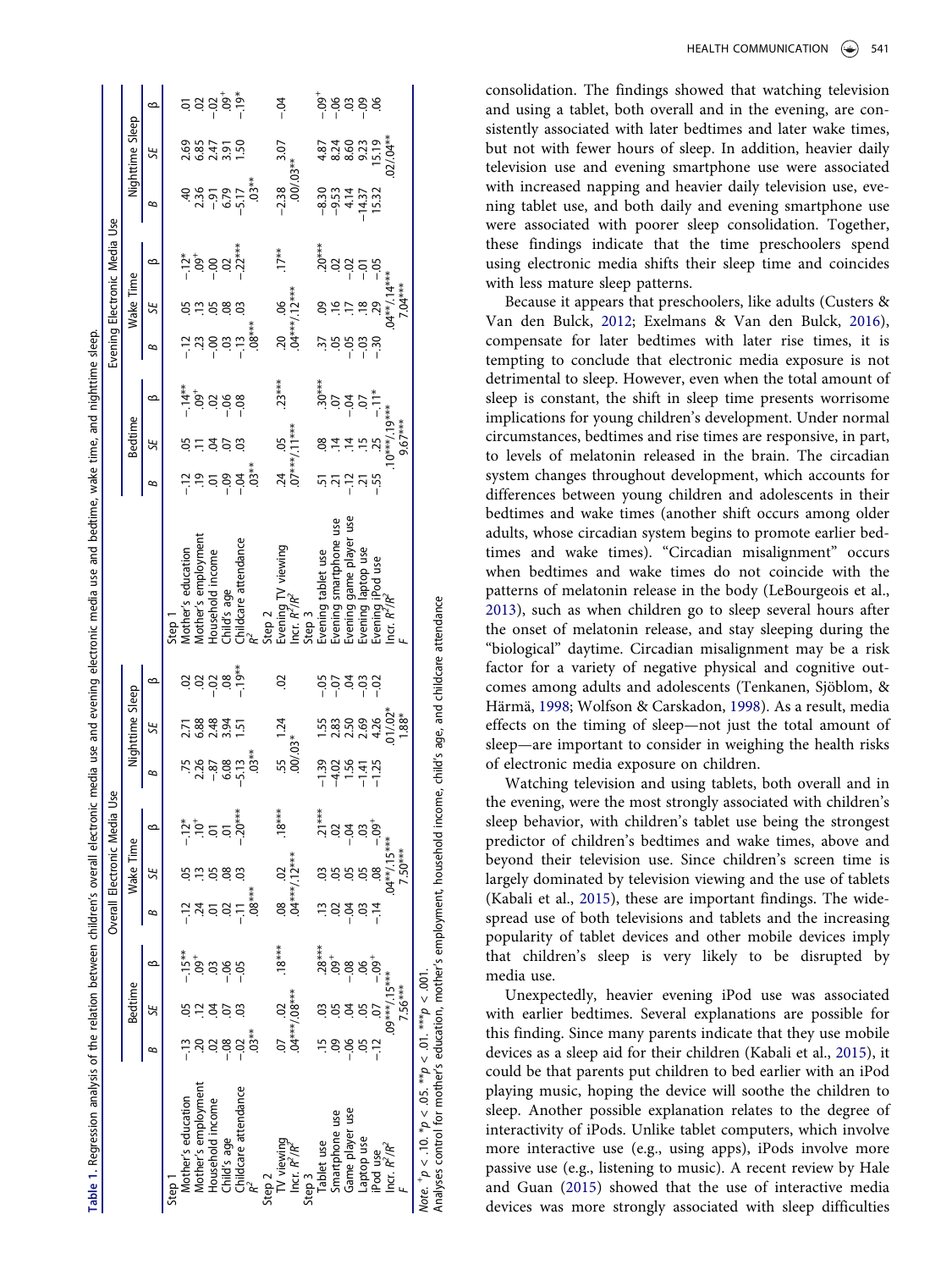<span id="page-6-0"></span>

|                                                                                                                                                                                                                       |            |                             |          |                          |                                           |                                                                                           |         |                         |                                                                    | Table 2. Regression analysis of the relation between children's overall electronic media use and media use and napping, total sleep time, and sleep consolidation. |                                                                                                                                                                                                                                                                                                                                                  |                                                                      |                                                                |                                                                               |                                                                                                                                                                                                                                                                                                               |                                                    |                              |                                              |                          |
|-----------------------------------------------------------------------------------------------------------------------------------------------------------------------------------------------------------------------|------------|-----------------------------|----------|--------------------------|-------------------------------------------|-------------------------------------------------------------------------------------------|---------|-------------------------|--------------------------------------------------------------------|--------------------------------------------------------------------------------------------------------------------------------------------------------------------|--------------------------------------------------------------------------------------------------------------------------------------------------------------------------------------------------------------------------------------------------------------------------------------------------------------------------------------------------|----------------------------------------------------------------------|----------------------------------------------------------------|-------------------------------------------------------------------------------|---------------------------------------------------------------------------------------------------------------------------------------------------------------------------------------------------------------------------------------------------------------------------------------------------------------|----------------------------------------------------|------------------------------|----------------------------------------------|--------------------------|
|                                                                                                                                                                                                                       |            |                             |          | Overall Electronic Media |                                           | Use                                                                                       |         |                         |                                                                    |                                                                                                                                                                    |                                                                                                                                                                                                                                                                                                                                                  |                                                                      |                                                                | Evening Electronic Media Use                                                  |                                                                                                                                                                                                                                                                                                               |                                                    |                              |                                              |                          |
|                                                                                                                                                                                                                       |            | Napping                     |          |                          | Total Sleep Time                          |                                                                                           |         | Sleep Consolidation     |                                                                    |                                                                                                                                                                    |                                                                                                                                                                                                                                                                                                                                                  | Napping                                                              |                                                                |                                                                               | Total Sleep Time                                                                                                                                                                                                                                                                                              |                                                    |                              | Sleep Consolidation                          |                          |
|                                                                                                                                                                                                                       | 8          | SE                          | ൶        | B                        | SF,                                       | മ                                                                                         | B       | ЗŚ                      | $\sigma$                                                           |                                                                                                                                                                    | B                                                                                                                                                                                                                                                                                                                                                | 35                                                                   | പ്പ                                                            | $\mathcal{B}% _{A}=\mathcal{A}_{A}\mathcal{A}_{A}$                            | ЗŚ                                                                                                                                                                                                                                                                                                            | പ                                                  | B                            | SE                                           | $\mathbf{a}$             |
| Step 1                                                                                                                                                                                                                |            |                             |          |                          |                                           |                                                                                           |         |                         |                                                                    | Step 1                                                                                                                                                             |                                                                                                                                                                                                                                                                                                                                                  |                                                                      |                                                                |                                                                               |                                                                                                                                                                                                                                                                                                               |                                                    |                              |                                              |                          |
| Mother's education                                                                                                                                                                                                    |            |                             |          |                          |                                           |                                                                                           |         |                         |                                                                    |                                                                                                                                                                    |                                                                                                                                                                                                                                                                                                                                                  |                                                                      |                                                                |                                                                               |                                                                                                                                                                                                                                                                                                               |                                                    |                              |                                              |                          |
| Mother's employment                                                                                                                                                                                                   | 8.38       | 2333<br>2333<br>2333        | $\Xi$ 8  | $-7.96$                  | 22227<br>22227<br>2222                    | $35.71 3.72 3.73 3.73 3.73 3.74 3.73 3.74 3.74 3.74 3.74 3.74 3.74 3.74 3.74 3.74 3.74 <$ |         | 85858                   | $0 = 0.44$<br>$-0.44$<br>$-1.54$                                   | Mother's education<br>Mother's employment                                                                                                                          |                                                                                                                                                                                                                                                                                                                                                  | 2324750<br>2334750<br>234750                                         | $\leq$ $\frac{1}{6}$ $\frac{1}{6}$ $\frac{1}{6}$ $\frac{1}{6}$ |                                                                               | $3.39700$<br>$3.39700$<br>$4.39700$                                                                                                                                                                                                                                                                           | $\begin{array}{c}\n 25 \\  -1 \\  \end{array}$     |                              | 85858                                        | ភ្នួន នុំ<br>ភូមិ នុង ក្ |
| Household income                                                                                                                                                                                                      |            |                             |          |                          |                                           |                                                                                           |         |                         |                                                                    | Household income                                                                                                                                                   |                                                                                                                                                                                                                                                                                                                                                  |                                                                      |                                                                |                                                                               |                                                                                                                                                                                                                                                                                                               |                                                    |                              |                                              |                          |
| Child's age                                                                                                                                                                                                           | $-10.70$   |                             | $-21**$  | $-5.01$<br>$-15.39$      |                                           |                                                                                           |         |                         |                                                                    | Child's age                                                                                                                                                        |                                                                                                                                                                                                                                                                                                                                                  |                                                                      |                                                                |                                                                               |                                                                                                                                                                                                                                                                                                               |                                                    |                              |                                              |                          |
| Childcare attendance                                                                                                                                                                                                  | <b>061</b> | 1.46                        |          | $\dot{z}$                | 1.80                                      |                                                                                           |         |                         |                                                                    | Childcare <sup>r</sup> attendance                                                                                                                                  |                                                                                                                                                                                                                                                                                                                                                  |                                                                      |                                                                |                                                                               |                                                                                                                                                                                                                                                                                                               |                                                    |                              |                                              |                          |
|                                                                                                                                                                                                                       | $03^{+}$   |                             |          | $.03**$                  |                                           |                                                                                           | 85888\$ |                         |                                                                    |                                                                                                                                                                    | $\begin{array}{r} .22 \\ 7.58 \\ -1.60 \\ -1.51 \\ -1.51 \\ -1.51 \\ -1.51 \\ -1.51 \\ -1.51 \\ -1.51 \\ -1.51 \\ -1.51 \\ -1.53 \\ -1.53 \\ -1.53 \\ -1.53 \\ -1.53 \\ -1.53 \\ -1.53 \\ -1.53 \\ -1.53 \\ -1.53 \\ -1.53 \\ -1.53 \\ -1.53 \\ -1.53 \\ -1.53 \\ -1.53 \\ -1.53 \\ -1.53 \\ -1.53 \\ -1.53 \\ -1.53 \\ -1.53 \\ -1.53 \\ -1.53$ |                                                                      |                                                                | $-7.45$<br>$-7.47$<br>$-5.37$<br>$-15.21$<br>$-19$<br>$-19$<br>$-19$<br>$-19$ |                                                                                                                                                                                                                                                                                                               |                                                    | $S = S \times S$             |                                              |                          |
| Step <sub>2</sub>                                                                                                                                                                                                     |            |                             |          |                          |                                           |                                                                                           |         |                         |                                                                    |                                                                                                                                                                    |                                                                                                                                                                                                                                                                                                                                                  |                                                                      |                                                                |                                                                               |                                                                                                                                                                                                                                                                                                               |                                                    |                              |                                              |                          |
| TV viewing                                                                                                                                                                                                            |            |                             | $25**$   |                          |                                           | క                                                                                         | $-0.0$  |                         |                                                                    |                                                                                                                                                                    | 5.58                                                                                                                                                                                                                                                                                                                                             |                                                                      | $14^{+}$                                                       | $-74$                                                                         |                                                                                                                                                                                                                                                                                                               |                                                    | $-5$                         |                                              | $-14^{+}$                |
| Incr. $R^2/R^2$                                                                                                                                                                                                       |            | $3.87$ 1.15<br>.06***/.08** |          |                          | $1.56$ $1.48$<br>.00/.03**                |                                                                                           |         |                         | $\begin{array}{r} .00 \ -23** \ .06**/09** \end{array}$            | Step 2<br>Evening TV viewing<br>Incr. <i>R<sup>2</sup>/R<sup>2</sup></i><br>Step 3                                                                                 |                                                                                                                                                                                                                                                                                                                                                  | $2.93$<br>.03*/.05*                                                  |                                                                |                                                                               | $3.68$<br>$00/03**$                                                                                                                                                                                                                                                                                           | $-5$                                               |                              | $-$<br>$-$<br>00.<br>00.                     |                          |
| Step <sub>3</sub>                                                                                                                                                                                                     |            |                             |          |                          |                                           |                                                                                           |         |                         |                                                                    |                                                                                                                                                                    |                                                                                                                                                                                                                                                                                                                                                  |                                                                      |                                                                |                                                                               |                                                                                                                                                                                                                                                                                                               |                                                    |                              |                                              |                          |
| Tablet use                                                                                                                                                                                                            |            |                             |          | $-1.98$                  | 1.85                                      |                                                                                           | 85888   | 812880.1**<br>25880.1** | $\begin{array}{c}\n 1 \\  1 \\  2 \\  3 \\  4 \\  5\n \end{array}$ | Evening tablet use                                                                                                                                                 | $488$<br>$483$<br>$95$<br>$92$<br>$92$<br>$-1$<br>$-1$                                                                                                                                                                                                                                                                                           | $4.28$<br>$11.80$<br>$9.35$<br>$11.2$<br>$9.42$<br>$11.26$<br>$2.16$ | 8.7587                                                         | $-5.28$<br>$-12.47$<br>$-10.93$<br>$-10.33$                                   | $\begin{array}{c} 5.85 \\ 9.91 \\ 0.21 \\ 1.09 \\ 1.03 \\ 1.03 \\ 0.03 \\ 0.03 \\ 0.03 \\ 0.03 \\ 0.03 \\ 0.03 \\ 0.03 \\ 0.03 \\ 0.03 \\ 0.03 \\ 0.03 \\ 0.03 \\ 0.03 \\ 0.03 \\ 0.03 \\ 0.03 \\ 0.03 \\ 0.03 \\ 0.03 \\ 0.03 \\ 0.03 \\ 0.03 \\ 0.03 \\ 0.03 \\ 0.03 \\ 0.03 \\ 0.03 \\ 0.03 \\ 0.03 \\ 0.$ | $\begin{array}{c} 858 \\ 1111 \\ 1111 \end{array}$ | ត្ត ខុននុត្ត<br>ក្នុង ខុនត្ត | 0015<br>0015 003<br>003 003 11:**<br>003 103 |                          |
| Smartphone use                                                                                                                                                                                                        | 6.95       | 3.86                        | $14^{+}$ | $-5.27$                  |                                           | ខុឌុខុគុឌុ<br>                                                                            |         |                         |                                                                    | Evening smartphone use                                                                                                                                             |                                                                                                                                                                                                                                                                                                                                                  |                                                                      |                                                                |                                                                               |                                                                                                                                                                                                                                                                                                               |                                                    |                              |                                              |                          |
| Game player use                                                                                                                                                                                                       | $-45$      | 2.80                        | $-02$    |                          |                                           |                                                                                           |         |                         |                                                                    | Evening game player use                                                                                                                                            |                                                                                                                                                                                                                                                                                                                                                  |                                                                      |                                                                |                                                                               |                                                                                                                                                                                                                                                                                                               |                                                    |                              |                                              |                          |
| Laptop use                                                                                                                                                                                                            | $-94$      | 2.88                        | $-03$    | $-4.33$                  |                                           |                                                                                           |         |                         |                                                                    | Evening laptop use                                                                                                                                                 |                                                                                                                                                                                                                                                                                                                                                  |                                                                      |                                                                |                                                                               |                                                                                                                                                                                                                                                                                                               |                                                    |                              |                                              |                          |
| iPod use                                                                                                                                                                                                              | $-2.19$    | 3.21                        | $-06$    |                          | 3.38<br>2.98<br>5.09<br>5.09<br>5.01/.03* |                                                                                           |         |                         |                                                                    | Evening iPod use<br>Incr. R <sup>2</sup> /R <sup>2</sup>                                                                                                           |                                                                                                                                                                                                                                                                                                                                                  |                                                                      |                                                                |                                                                               |                                                                                                                                                                                                                                                                                                               |                                                    |                              |                                              |                          |
| Incr. $R^2/R^2$                                                                                                                                                                                                       |            | $02/08**$                   |          |                          |                                           |                                                                                           |         |                         |                                                                    |                                                                                                                                                                    |                                                                                                                                                                                                                                                                                                                                                  |                                                                      |                                                                |                                                                               |                                                                                                                                                                                                                                                                                                               |                                                    |                              |                                              |                          |
|                                                                                                                                                                                                                       |            | $2.56**$                    |          |                          | $2.10*$                                   |                                                                                           |         |                         |                                                                    |                                                                                                                                                                    |                                                                                                                                                                                                                                                                                                                                                  |                                                                      |                                                                |                                                                               |                                                                                                                                                                                                                                                                                                               |                                                    |                              |                                              |                          |
| Analyses control for mother's education, mother's employment, household income, child's age, and childcare attendance<br>Note. $^{\dagger}p < 10.$ $^{\ast}p < 0.05.$ $^{\ast\ast}p < 01.$ $^{\ast\ast\ast}p < 0.01.$ |            |                             |          |                          |                                           |                                                                                           |         |                         |                                                                    |                                                                                                                                                                    |                                                                                                                                                                                                                                                                                                                                                  |                                                                      |                                                                |                                                                               |                                                                                                                                                                                                                                                                                                               |                                                    |                              |                                              |                          |
|                                                                                                                                                                                                                       |            |                             |          |                          |                                           |                                                                                           |         |                         |                                                                    |                                                                                                                                                                    |                                                                                                                                                                                                                                                                                                                                                  |                                                                      |                                                                |                                                                               |                                                                                                                                                                                                                                                                                                               |                                                    |                              |                                              |                          |

ï

than the use of more passive media devices. This may explain our findings regarding tablets and iPods. However, we did not observe any relation between children's use of other interactive devices, such as smartphones, game players, and laptops and their bedtimes. Moreover, children's television use, considered to be a more passive device, was associated with later bedtimes. As such, it may not be the degree of interactivity of devices that matters but instead other attributes, such as the device's screen size. In our prior work, we found that electronic media with relatively larger screen sizes, such as tablet computers and televisions, were more consistently associated with compromised sleep compared with other devices, such as game players and iPods (Nathanson & Beyens, [2018](#page-8-9)). Perhaps small screen sizes attenuate the impact of exposure to shortwavelength blue light. Continued research is needed to understand why certain types of media are related to sleep outcomes among children.

All in all, the unique relationships of different types of electronic media with children's bedtimes emphasize that media is a multi-dimensional construct that comprises a wide range of devices that can affect children in distinct ways. Not all electronic media use coincides with a delay in bedtime, and not all electronic media use coincides with earlier bedtimes. And still, even when media use coincides with earlier bedtimes (as we found with iPods), questions remain as to whether using media at around bedtime might ultimately result in better sleep. In fact, our prior work suggests the opposite, indicating a trend toward increased daytime sleepiness for preschoolers spending more time using iPods at around bedtime (Nathanson & Beyens, [2018\)](#page-8-9).

Besides relationships with bedtimes and wake times, the current study also found that heavier television viewing was associated with more napping. There are several possible explanations for this finding. First, television exposure and nap time may coincide because parents use television to help their children fall asleep during mid-day rest periods. The majority of American preschoolers either nap or are encouraged to nap (Weissbluth, [1995](#page-8-16)), perhaps due to cultural beliefs about the value of napping for development. As a result, caregivers may rely on sleep-aids, like television, to assist children in falling asleep at scheduled nap times. Alternatively, children may unintentionally fall asleep in front of the television. Although children have a reduced need for naps as they mature, research has found that youngsters will fall asleep mid-day if placed in situations that are conducive to sleep (e.g., mandatory rest periods at daycare centers; Ward, Gay, Anders, Alkon, & Lee, [2007](#page-8-17)). The sedentary nature of television watching may therefore encourage napping even if it is not needed. Indeed, Jones and Ball [\(2013](#page-7-18)) found that a majority of three-year-olds in their sample engaged in opportunistic napping, such as falling asleep in the living room while watching television. The exact role that media plays in napping should be explored in future research.

In addition, we found that television exposure, tablet use, and smartphone use were all related to less consolidated sleep. In other words, these forms of media exposure were all related to less mature sleep patterns among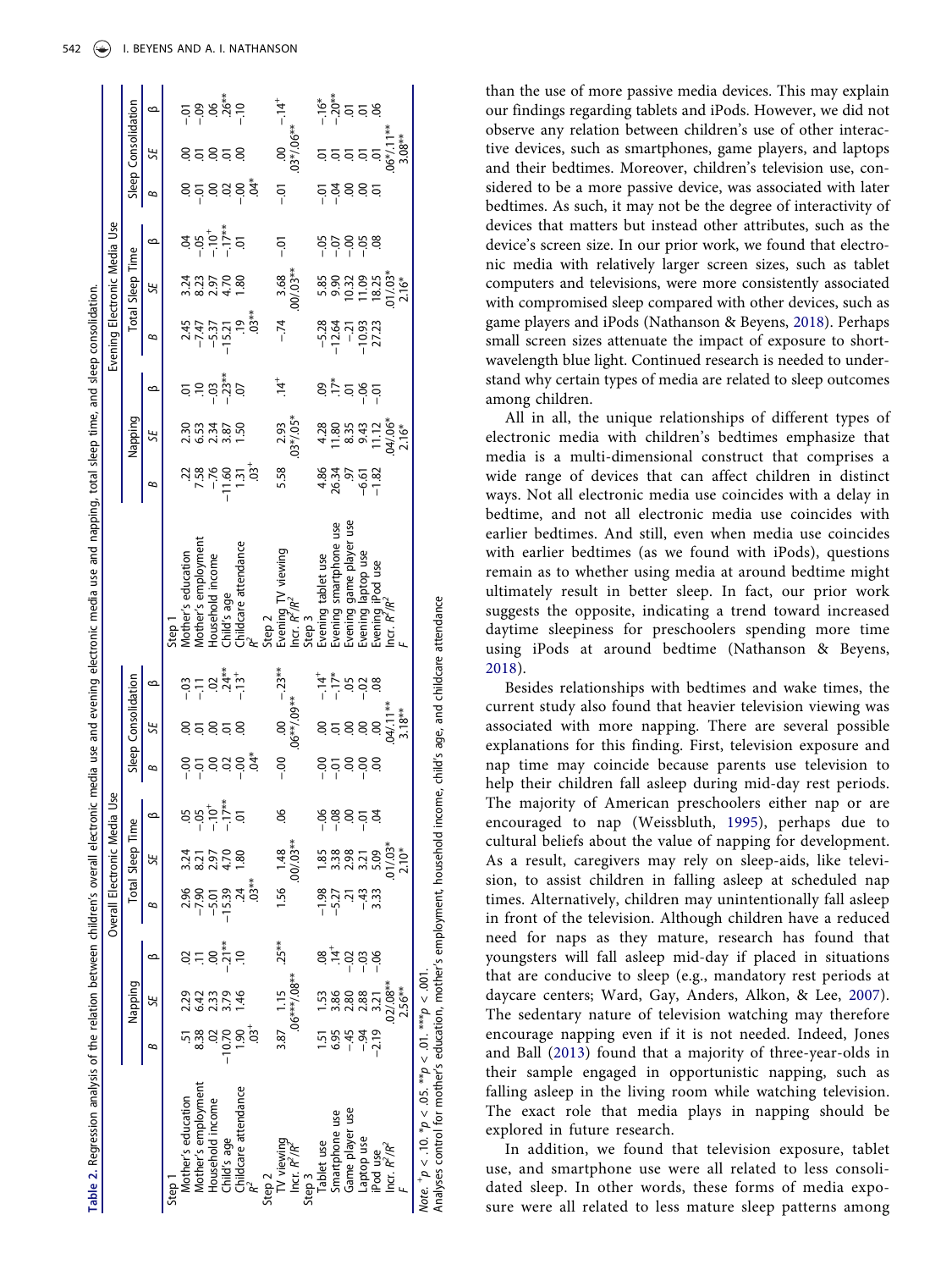preschoolers. As children transition out of infancy, a greater proportion of their total sleep time occurs overnight (Iglowstein et al., [2003](#page-7-12)). Moreover, total sleep time gradually declines as children age and yet, increases in cognitive function occur with maturation. This suggests that the total amount of sleep is less important to cognitive development compared with the ratio of sleep that occurs at night. In fact, some studies (e.g., Bernier et al., [2013](#page-7-13); Dionne et al., [2011](#page-7-17)) have found that sleep consolidation was the best predictor of linguistic and cognitive outcomes among children compared with measures of nighttime sleep or daytime sleep alone. As a result, one of the reasons why electronic media exposure may be problematic for young children's health is its impact on sleep consolidation. The association between media exposure and sleep consolidation, to date, has not been explored and represents an important step toward understanding the relationship between media use and children's health outcomes.

A limitation of this study is that data were obtained through parent report. Since both children's media use and sleep behavior may be difficult to estimate, mothers' reports can be biased. Rather than using parent report, future research may consider using observations or time diaries to gain more accurate data. In addition, because the data of this study are cross-sectional, it was not possible to assess the causality of the relation between preschoolers' electronic media use and sleep. Therefore, it is unknown if children's electronic media use leads to delayed bedtimes, or if delayed bedtimes create more opportunities for children to use electronic media. Intervention studies that examine whether reducing children's media use can improve the timing of children's sleep would be worthwhile.

Across the lifespan, the relation between electronic media use and sleep time appears to undergo interesting developmental trajectories. While screen time shifts sleep time in the preschool years, screen time displaces sleep time in childhood and adolescence (Arora et al., [2014](#page-7-6); Nuutinen et al., [2013](#page-8-7); [2014;](#page-8-2) Van den Bulck, [2004\)](#page-8-3), but, again, shifts sleep time in adulthood (Custers & Van den Bulck, [2012;](#page-7-11) Exelmans & Van den Bulck, [2016](#page-7-9)). However, the implications for time-shifted sleep in preschoolers compared to adults may be quite different, since the brain is undergoing rapid development during the preschool-age years. In addition, the coincidence of electronic media use with less mature sleep patterns among preschoolers may have implications for their cognitive development. The widespread use of electronic media and the increasing popularity of mobile media devices among children warrant further investigations into the potential consequences of electronic media for children's sleep.

#### References

<span id="page-7-6"></span>Arora, T., Broglia, E., Thomas, G. N., & Taheri, S. (2014). Associations between specific technologies and adolescent sleep quantity, sleep quality, and parasomnias. Sleep Medicine, 15, 240–247.

- <span id="page-7-2"></span>Astill, R. G., Van der heijden, K. B., Van IJzendoorn, M. H., & Van Someren, E. J. W. (2012). Sleep, cognition, and behavioral problems in school-age children: A century of research meta-analyzed. Psychological Bulletin, 138, 1109–1138.
- <span id="page-7-13"></span>Bernier, A., Beauchamp, M. H., Bouvette-Turcot, -A.-A., Carlson, S. M., & Carrier, J. (2013). Sleep and cognition in preschool years: Specific links to executive functioning. Child Development, 84, 1542–1553.
- <span id="page-7-3"></span>Cain, N., & Gradisar, M. (2010). Electronic media use and sleep in school-aged children and adolescents: A review. Sleep Medicine, 11, 735–742.
- <span id="page-7-0"></span>Carno, M.-A., Hoffman, L. A., Carcillo, J. A., & Sanders, M. H. (2003). Developmental stages of sleep from birth to adolescence, common childhood sleep disorders: Overview and nursing implications. Journal of Pediatric Nursing, 18, 274–283.
- <span id="page-7-4"></span>Carter, B., Rees, P., Hale, L., Bhattacharjee, D., & Paradkar, M. S. (2016). Association between portable screen-based media device access or use and sleep outcomes: A systematic review and meta-analysis. JAMA Pediatrics, 170, 1202–1208.
- <span id="page-7-10"></span>Chang, A.-M., Aeschbach, D., Duffy, J. F., & Czeisler, C. A. (2015). Evening use of light-emitting eReaders negatively affects sleep, circadian timing, and next-morning alertness. Proceedings of the National Academy of Sciences, 112, 1232–1237.
- <span id="page-7-11"></span>Custers, K., & Van den Bulck, J. (2012). Television viewing, Internet use, and self-reported bedtime and rise time in adults: Implications for sleep hygiene recommendations from an exploratory cross-sectional study. Behavioral Sleep Medicine, 10, 96–105.
- <span id="page-7-1"></span>Davis, K. F., Parker, K. P., & Montgomery, G. L. (2004). Sleep in infants and young children: Part one: Normal sleep. Journal of Pediatric Health Care, 18, 65–71.
- <span id="page-7-17"></span>Dionne, G., Touchette, E., Forget-Dubois, N., Petit, D., Tremblay, R. E., Montplaisir, J. Y., & Boivin, M. (2011). Associations between sleepwake consolidation and language development in early childhood: A longitudinal twin study. Sleep, 34, 987-995.
- <span id="page-7-9"></span>Exelmans, L., & Van den Bulck, J. (2016). The use of media as a sleep aid in adults. Behavioral Sleep Medicine, 14, 121–133.
- <span id="page-7-7"></span>Garmy, P., Nyberg, P., & Jakobsson, U. (2012). Sleep and television and computer habits of Swedish school-age children. The Journal of School Nursing, 28, 469–476.
- <span id="page-7-20"></span>Hair, J. F., Anderson, R. E., Tatham, R. L., & Black, W. C. (Eds.). (1992). Multivariate data analysis. New York, NY: MacMillan.
- <span id="page-7-5"></span>Hale, L., & Guan, S. (2015). Screen time and sleep among school-aged children and adolescents: A systematic literature review. Sleep Medicine Reviews, 21, 50–58.
- <span id="page-7-14"></span>Henderson, J. M. T., France, K. G., Owens, J. L., & Blampied, N. M. (2010). Sleeping through the night: The consolidation of sleep-regulated sleep across the first year of life. Pediatrics, 126, 1081–1087.
- <span id="page-7-15"></span>Hiscock, H., Scalzo, K., Canterford, L., & Wake, M. (2011). Sleep duration and body mass index in 0–7-year olds. Archives of Disease in Childhood, 96, 735–739.
- <span id="page-7-12"></span>Iglowstein, I., Jenni, O. G., Molinari, L., & Largo, R. H. (2003). Sleep duration from infancy to adolescence: Reference values and generational trends. Pediatrics, 111, 302–307.
- <span id="page-7-18"></span>Jones, C. H. D., & Ball, H. L. (2013). Napping in English preschool children and the association with parents' attitudes. Sleep Medicine, 14, 352–358.
- <span id="page-7-8"></span>Kabali, H. K., Irigoyen, M. M., Nunez-Davis, R., Budacki, J. G., Mohanty, S. H., Leister, K. P., & Bonner, R. L. (2015). Exposure and use of mobile media devices by young children. Pediatrics, 136, 1044–1050.
- <span id="page-7-16"></span>Lam, J. C., Mahone, E. M., Mason, T. B. A., & Scharf, S. M. (2011). The effects of napping on cognitive function in preschoolers. Journal of Developmental & Behavioral Pediatrics, 32, 90–97.
- <span id="page-7-21"></span>LeBourgeois, M. K., Carskadon, M. A., Akacem, L. D., Simpkin, C. T., Wright, K. P., Achermann, P., & Jenni, O. G. (2013). Circadian phase and its relationship to nighttime sleep in toddlers. Journal of Biological Rhythms, 28, 322–331.
- <span id="page-7-19"></span>Magee, C. A., Lee, J. K., & Vella, S. A. (2014). Bidirectional relationships between sleep duration and screen time in early childhood. JAMA Pediatrics, 168, 465–470.